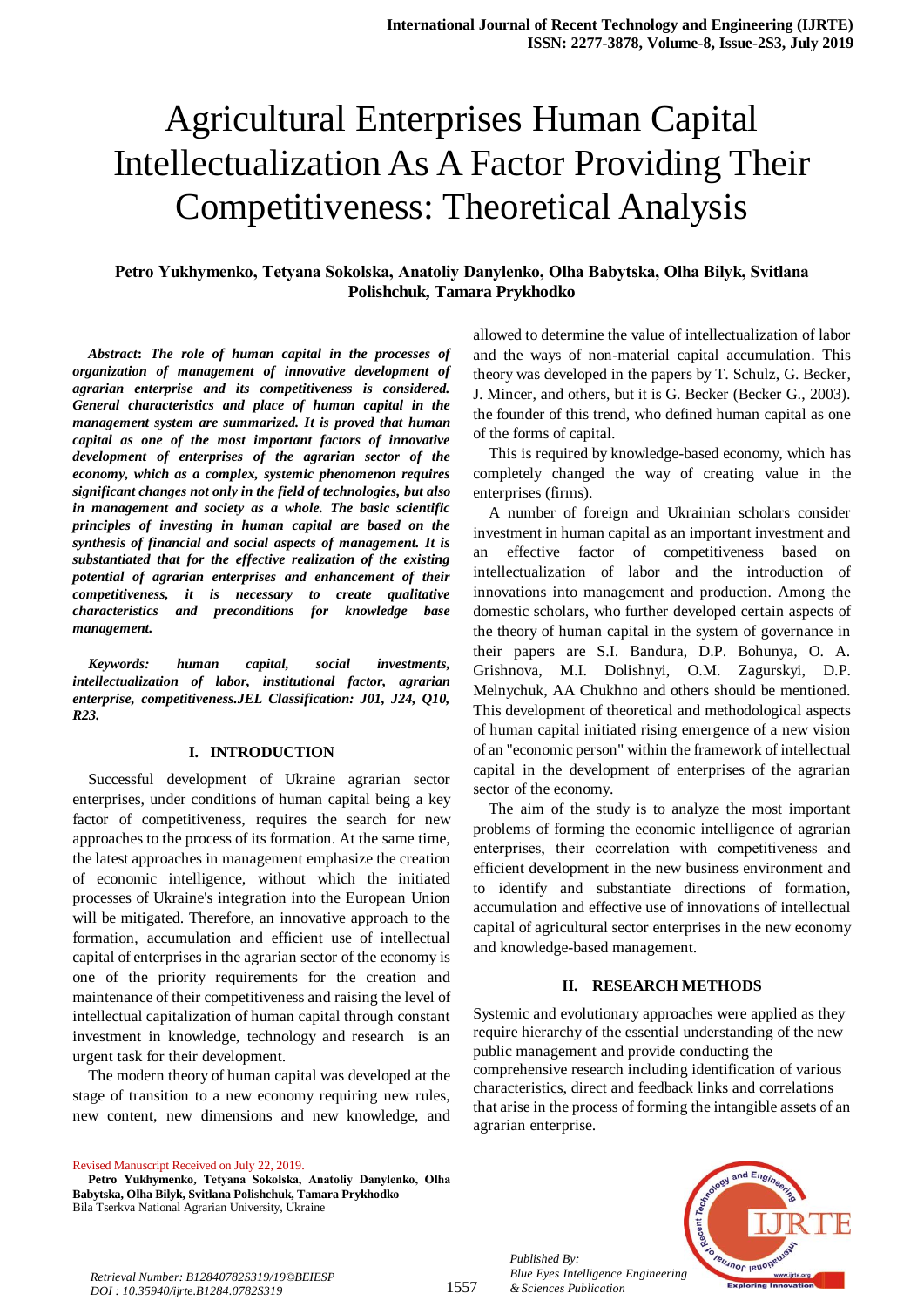### **Agricultural Enterprises Human Capital Intellectualization As A Factor Providing Their Competitiveness: Theoretical Analysis**

## **III. PRESENTATION OF THE MAIN RESEARCH MATERIAL**

Human capital is the most important factor in the competitiveness of an enterprise in a post-industrial society, where factors of production can be easily copied. The added value created in the business process arises primarily from the knowledge, abilities, skills as well as from the conditions providing their realization in the enterprise, and investment in human capital is the key factor in creating the value and achieving competitiveness in modern business.

Currently, human capital makes 64% on the planet (which is 4 times more than material one (production) (Artemenko L.B., 2016)), and in the national wealth of developed countries it makes up to 80%, in some successful agricultural companies, this figure reaches 90% , which proves that human knowledge and skills are crucial in a positive competitive position. In Ukraine, this figure still levels 20%. Management of the agrarian enterprise shifts the emphasis from the servicing system to the decision-making system under establishing the entrepreneurship. The governing organization is to find the best innovative way to achieve a specific goal of enterprise development in the tough competition. The executive organization aims to protect its own management method at all costs and to protect its innovation in the general economic intelligence. Therefore, the role of human intelligence becomes crucial in the process of forming of a new management in an agrarian enterprise development. Generalization of the characteristic features of human capital and its role in the management system under modern conditions reveals that:

- manifestation of an agrarian enterprise management efficiency depends on the ability of its organizers to achieve unity in the system of economic relations of human and other types of capital (natural, material, financial), which enables their owners to receive income for the enterprise development and to engage in relations as equal partners;

- the manifestation of "human capital" in the development of the agrarian enterprise depends to a large extent on the perfection of the institutional environment, which is to ensure the manifestation of an individual, acting as an independent agent in the labor market. It correlates with his knowledge stock, health, skills and motivation that belong to an employee and are inseparable from him;

- human capital in an agrarian enterprise management system is not just a set of certain characteristics of an employee, but rather a certain stock of productive capacities created as a result of investments used effectively to obtain a result of their development in the conditions of the agricultural market variability and dynamism (Golikova N.V., 2002);

- referring the concept of "capital" with the purpose of identifying the role of the individual in the company management system indicates the need to expand the range and improve the practice of its social investment, which will result in significant and long-lasting economic effect. However, a well-known Soviet scientist S. Strumylin determined in his studies the growth of the enterprise and the

national income at the expense of educational factor. Investments in "human capital" are paid in the form of highly skilled productive labor on the basis of innovative thinking, high wages and moral satisfaction a person gets from their work (Zakharova O.V., 2010). Considering this factor according to the current strategy of the EU social and economic development "Europe-2020", knowledge and innovation make the basis for human capital and the amount of financing for such purposes makes 3% of the EU total GDP, and 40% of young people must have university education. Besides, according to the Human Capital Index of the World Economic Forum, Ukraine ranked 26th among 130 countries in 2016 (The Rating Estimates of Human Capital Development, 2016).

Intellectual potential loss in rural areas is the most important problem for agricultural enterprises. The loss is caused by limited possibilities for self-realization for young people - a significant number of them can not find work in their country which results in "intellectual migration" which is especially true for rural population (Grishnov O.A.,2001; Mandybura V., 2009; Mel'nychuk D.P., 2015).

In theory, there are two forms of human capital: general (universal knowledge) and special (vocational training). The latter are important for the specific activity of the agrarian enterprise, taking into account the peculiarities of the agrarian sector development of the economy and meeting the requirements of a certain activity direction (Radionova I., 2009).

In the context of our study, the industry human capital, highlighted by O. Grishnyov (Grishnov O.A., 2001) is significant, along with the general and specific forms of human capital. Human capital correlates with the knowledge of the structure and specifics of the agrarian sector of the economy, with the development of rural areas, the agrarian enterprise, as well as with the awareness of the prospects for their development in the new economy. Indicator of this form of human capital in the industry reduces the degree of risk and uncertainty of enterprise development, reflects the power of this tool in the business.

Following I.O. Blank assertion that enterprise effective management is ensured through the implementation of a number of priority organizational principles (Blank I.A., 2001), we have defined the basic scientific principles of investing into human capital based on the synthesis of financial and social aspects of agrarian enterprise.

The principle of comprising all activities of the agrarian enterprise is closely connected with the general management principle, which consists in organizing continuous management training for management stuff and development of its human resources. The principle of integration into the general system of agrarian sector enterprises management correlates with the principle of the correspondence of the personnel management functions and the objectives of economic development of the agrarian enterprise through the organization of the effective use of

human and production potential. The principle of comprising all types of management and



1558

*Published By: Blue Eyes Intelligence Engineering*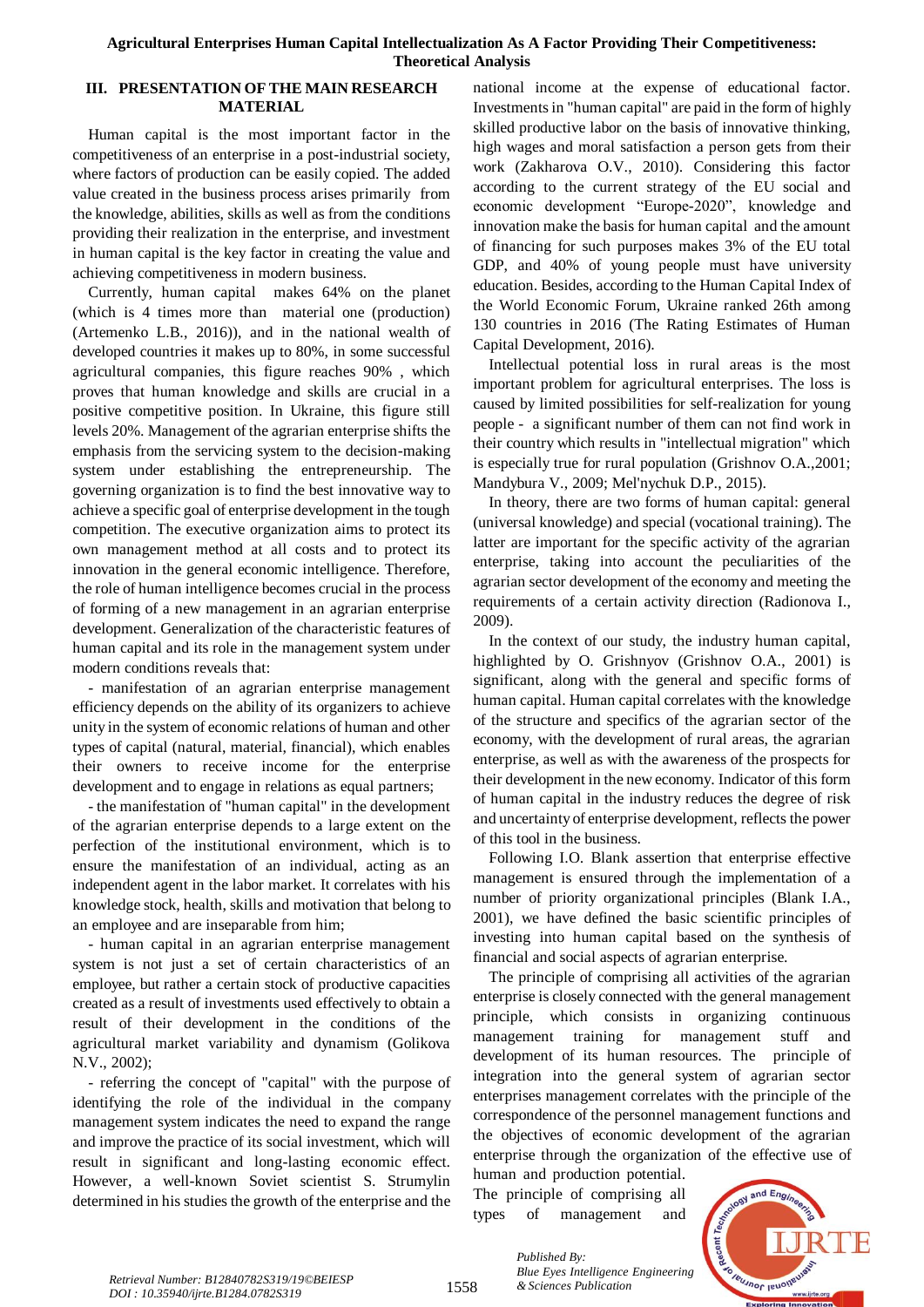activities of an agrarian enterprise can not be successfully implemented without a general management principles - the principle of consistency and the principle of investing in human capital - the complex nature of the management decisions making, which should be regarded as an integrated system that provides the development of managerial decisions, each of them directly or indirectly affects the overall performance of the enterprise development and its competitiveness. The generalized principle of ensuring high dynamism is closely connected with the principle of management implying dynamism and investment in human capital. The dynamism principle implies that the system of management of investment in human capital should timely take into account all the innovative changes in the external and internal environment of the enterprises of the agrarian sector and create conditions in which creativity and ingenuity can develop to benefit everyone. The principle of time factor accumulates the perspectives principle which is realized through the timing factor principle in the investment policy. While determining the efficiency of investment in human capital one should take into account the disunity in time of the investment in the development of personnel and obtaining economic payback. The principle of management provision is effectively implemented through the principle of economic interest and comfort of the manager. It is implemented through the principle of economic motivation to the investment results in the policy of investment in human capital – development of an effective system of moral and material incentives, decent working conditions and the provision of professional and career opportunities. The principle of ensuring the marginal efficiency of investment is combined with the general principle of management - the socioeconomic efficiency one - that is in line with the principle of investment. It involves substantiation of decisions on investing in human capital in view of its social justification and economic payback. The principle of successful management, i.e. multiple criteria of the efficiency evaluation is closely linked with the principles of scientific evaluation in management and multi-criteria assessment of investment activity in human capital. This principle should be carried out on the basis of an integrated system of quantitative and qualitative indicators and criteria.

These generalized principles are complex and cover all aspects of investing in human capital on the level of the agrarian enterprise and the agrarian sector of the economy as a whole. Considering these principles in the general business process in a modern highly competitive market at the level of the agrarian enterprise will create conditions for the maximum balance management and production organization needs in order to ensure the competitiveness of enterprises of the agrarian sector of the economy and the high efficiency of their economic activity. As the researches confirm, the principles of balancing motives and incentives as well as targeting of investing in human capital should provide such an opportunity, (Pichvarkova Z.V., 2014). At the same time, each agrarian enterprise must independently choose those principles, which, in the first place, should be based on its personnel policy and strategy of personnel development. The

systematic observance of these principles will make the basis for an effective investment in the development of human capital in the agrarian sector enterprises of the economy (Tkachenko AM, Morshchenko T.S., 2008).

Despite the fact that the agrarian sector of Ukraine has a rather high level of accumulated human capital, the effectiveness of its use is low which results in the inefficient work organization. The mismatch of the workers qualification level and the workplace requirements to the level of labor productivity as well as wages which enhances the trend of "intellectual migration". Only 16.0% of agrarian high schools graduates expressed their willingness to work in rural areas. Of those who went to work now Only about 40% of the graduates work in the profession they majored in the educational institution (Conducting agrarian business in Ukraine, 2015).

Globalization processes and innovative economy development greatly reinforces the requirements for the level of professional knowledge and skills of the personnel of the agrarian enterprise of different sectors, which requires constant updating of its knowledge and improving the quality, professionalism and competence throughout all stages of the life cycle. The value of the half-life of competence over the past twenty years has decreased from 5-6 to 3 years due to the increase in the intensity of processes of knowledge obsolescence (Semykina M.V., 2007).

Currently, only 10% of agricultural enterprises managers are retrained at intervals of more than 12 years (Psacharopoulos G., Patrinos H.A., 2002). For comparison, the average period in the EU member states is about 5 years, in Japan – 1-1.5 years, which is considered to be an essential element of the success of their enterprises development and competitiveness (Imai M. Kaizen, 2005). Such attitude to intellectual capital in Ukraine has resulted in the scanty number of innovations and protected rights in the field of agricultural production as well as in lower possible incomes of agrarian enterprises.

It should be mentioned that only the really innovative economy of Ukraine, macroeconomic stability of the agrarian sector and efficient social welfare of the staff along with their intellectual property rights protection can provide the agrarian enterprise and a worker with specific human capital accumulation (Kraus N.M., 2015). At the micro level "... it should be considered on a par with the production and corporate capital" (Kirian T., Kulikov Yu., 2008) as human assets that can not be identified with the "labor value" (Chukhno A.A. Yukhymenko P.I., Leonenko P.M., 2007). Human assets, in the first place, are represented by employees' knowledge and skills (Becker G., 2003). Intellectual capital forms material and intangible components (with individual competence as their element) (Ponelo O.V., 2015).

Transformation from intellectual potential to the intellectual capital of agrarian enterprises involves the

transition from the costs for human capital formation to profits from its use by transferring the value of the

*& Sciences Publication* 

*Published By:*

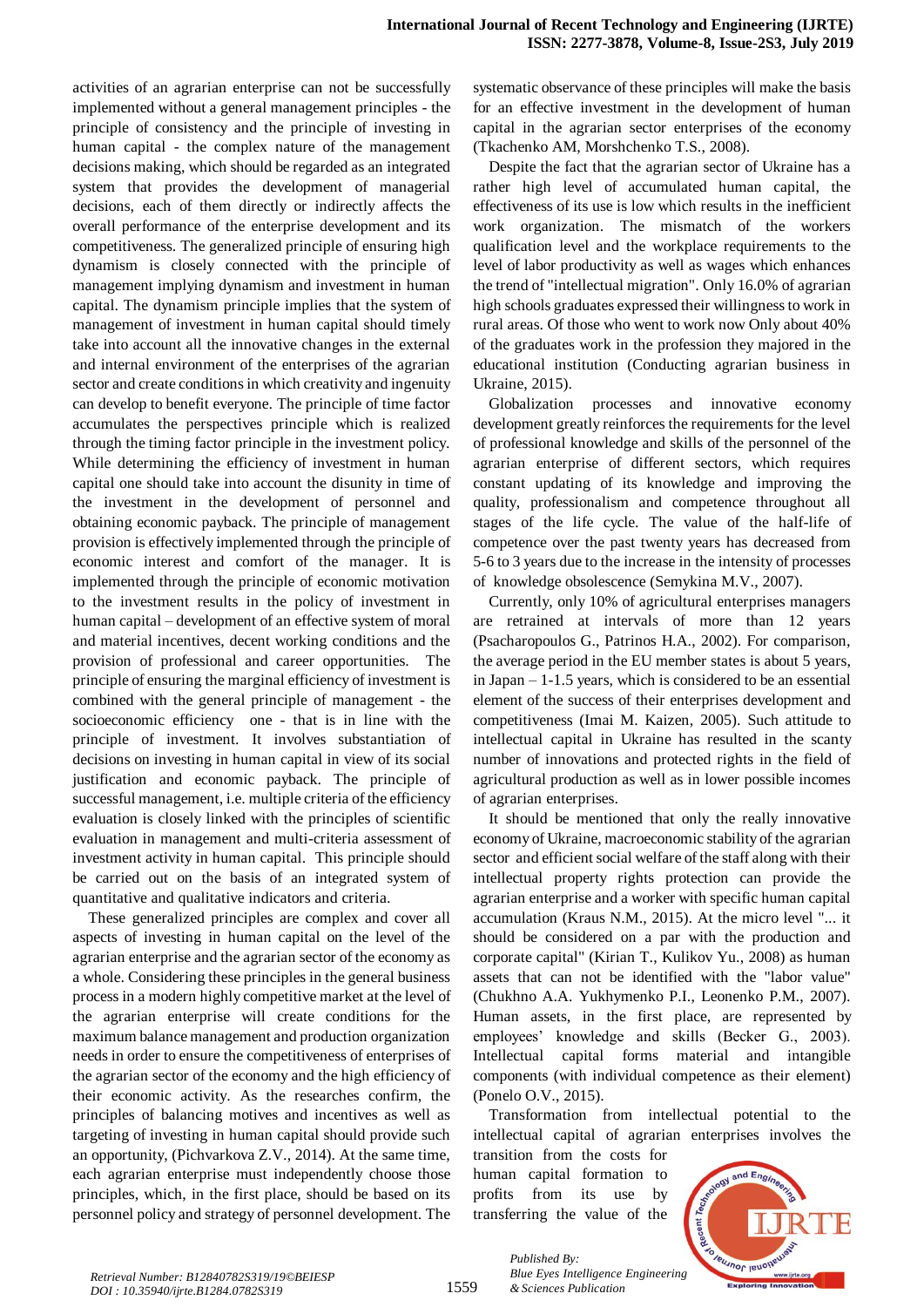## **Agricultural Enterprises Human Capital Intellectualization As A Factor Providing Their Competitiveness: Theoretical Analysis**

accumulated knowledge, capabilities, practical skills to the final result of the enterprise development (Mel'nychuk D.P., 2015).

Unlike the individual human capital formed by direct investment in its productive capacities development, the human capital of an agrarian enterprise requires another kind of investments - mediated, intended for mutual integration of individuals into a single territorial and social organism. This social organism will act as the bearer of the united capital of the agrarian enterprise, it forms the "social return standard" and it is one of the "elements of human potential realized in a market economy" (Psacharopoulos G., Patrinos H.A., 2002). It can be strengthened due to expansion of human capabilities and increased productivity of workers of all departments. Also, it makes people become active actors of economic growth of the potential of the agrarian enterprise, and, in turn, provides conditions for full development of a person, their educational, scientific, physical, spiritual, psychological and creative potential activation, its realization and transformation into human capital. The latter "is an integrated unity of its basic and derivative (complex) forms, reproduction of which is carried out on the basis of direct and institutional social investment in a person" (Romanovskaya E.V., Kolosova Yu.V., 2010).

The success of the agrarian enterprise, provided by the effective application of the workers knowledge, makes an existential component of their income. Public recognition of the manager as the organizer and participant in collective labor is his\her achievements in real development, a kind of recognized public profit from applying knowledge as a capital (Khromov M.I., 2010). On this basis, the core of social capital (a set of real or potential resources related by a durable network of more or less institutionalized relationships of mutual relations, mutual acquaintance and recognition) – trust - is formed (Shvets' I.B., Pozdnyakova S.V., 2011).

Our study is focused on social investment which is an important tool for increasing human capital and strengthening the social cohesion of agricultural enterprises. The social cohesion is one of the competitive advantages of a certain society, which forms the safety factor and the enterprise sustainability, contributing to optimal use of the accumulated human capital. Social cohesion expresses the form of social behavior of the bearers of social responsibility for the management of the production process of the agrarian enterprise (Kirian T., Kulikov Yu., 2008) and is formed consciously, purposefully, persistently with the participation of all social forces. That is why ensuring social cohesion should be listed among the national priorities, and the program of measures in this area should become an important component of the social policy of the state and enterprises of the agrarian sector of the economy (Rusnak A.V. (red.), (2017).



**IV. ANALYSIS**

#### **V. CONCLUSIONS**

Modern innovative economy changes the priorities in the structure of management and development of enterprises of the agrarian sector of the economy. The intellectual property - human capital - becomes significant in its structure and substitutes the corporeal property. Under these conditions, the ability to generate innovative ideas and create opportunities for their implementation becomes vital for the agrarian enterprise management. Innovation processes do not change activities, but their technological ability through using the ability to generate new knowledge in practical activity as a direct productivity force - the main feature of the manager. Also, management system of the agrarian enterprise development, in this context, is characterized by the presence of many problems (the government's reluctance to solve the problems of agrarian enterprises labor intellectualization, the limited motivation to maximize the implementation of their human capital, etc.), which impede the effective use of their potential, and results in local people losses.

Therefore, forming of qualitative characteristics and preconditions for knowledge-based management at the state level is necessary for the effective realization of the existing potential of rural areas. Only the joint actions of the management and subordinated subsystems are able to create space for the formation of human capital by means of its intellectualization, which will provide further opportunities and competitive advantages to agrarian enterprises in realizing the strategic goals of their innovation development.

Further research in this field should ground the ways to ensure the activation of innovative development of enterprises in the agrarian sector of the economy, to encourage managers to implement innovations in economic activity.

#### **REFERENCES**

1. Artemenko L.B. (2016). Liudskyi kapital: naukovi pidkhody ta stan formuvannia v Ukraini [Human capital: scientific approaches and status of formation in Ukraine]. Galician

economic bulletin (Tern.), vol. 50, no 1, 22-31 (in Ukrainian). (in Ukrainian).



*& Sciences Publication Retrieval Number: B12840782S319/19©BEIESP DOI : 10.35940/ijrte.B1284.0782S319*

*Published By: Blue Eyes Intelligence Engineering*